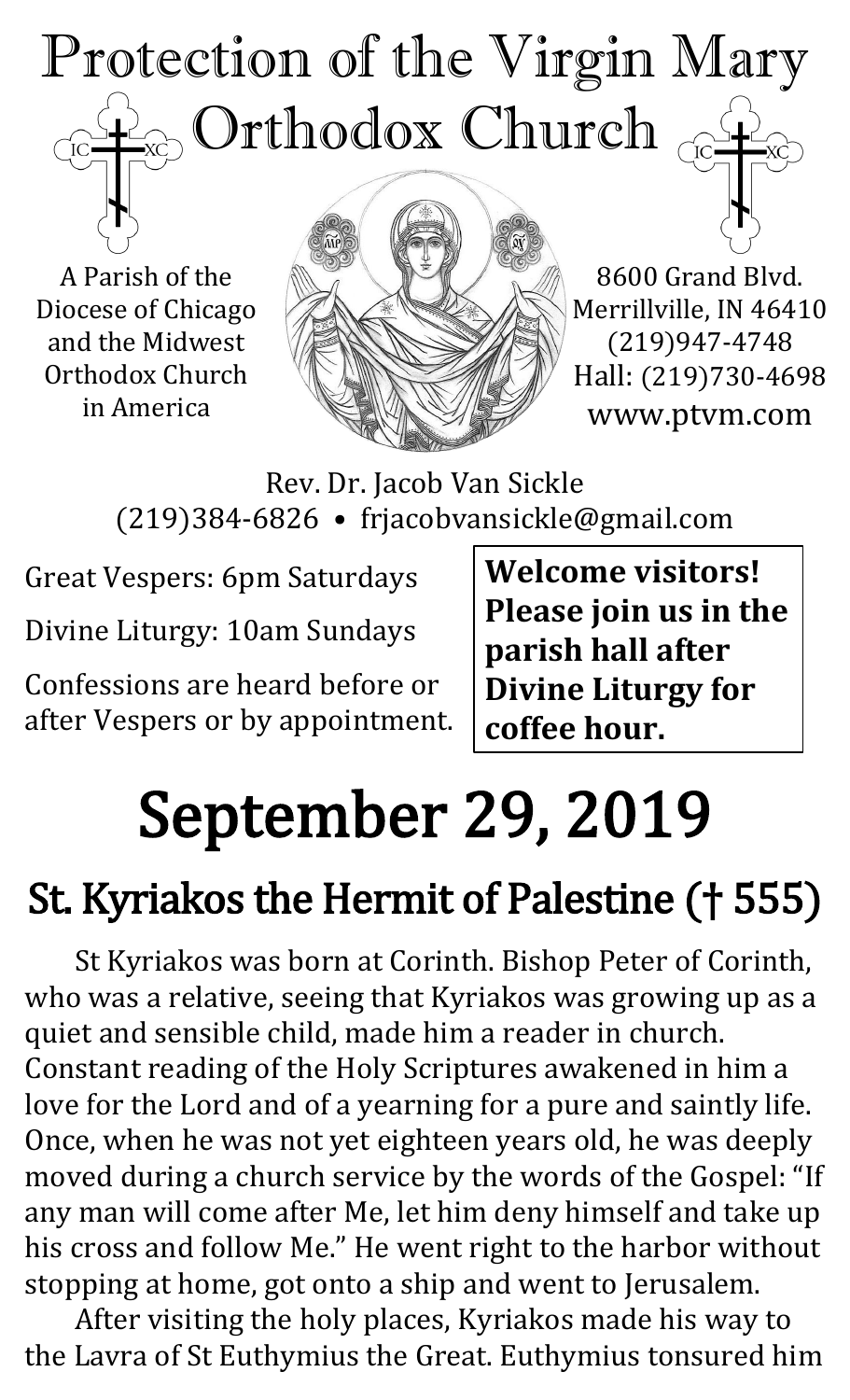and placed him under the guidance of St Gerasimus at the monastery of St Theoctistus. During Great Lent it was the custom of St Gerasimus to go into the desert, returning to the monastery only on Palm Sunday. Seeing Kyriakos' strict abstinence, he decided to take him with him. In complete solitude the ascetics redoubled their efforts and shared in the Holy Mysteries together each Sunday.

After the death of St Gerasimus, the twenty-seven-yearold Kyriakos returned to St. Euthymius. He asked for a solitary cell and pursued asceticism in silence for 10 years. When a split occurred among the monks of the Lavra, Kyriakos withdrew to the Souka monastery of St Chariton. At this monastery, they received even tonsured monks as novices, and so was he received and worked humbly at his obediences. After several years, St Kyriakos was ordained a priest. He spent thirty years at the monastery of St Chariton.

Strict fasting and total lack of evil distinguished St Kyriakos even among the other ascetics. In his cell each night he read the Psalter, interrupting the reading only to go to church at midnight. He slept very little. When he was seventy years old, he went with his disciple John into the wilderness.

After five years, one of the local inhabitants found out about the ascetics and brought to them his demon-possessed son. St Kyriakos healed him. From that time many people came to the monk with their needs, but he sought complete solitude and fled further into the desert. But the sick and those afflicted by demons continued to seek him out, and the saint healed them all with the Sign of the Cross and by anointing with oil. After seventeen years, St. Chariton reposed, and the brethren of the monastery came to ask St Kyriakos to be their abbot. He consented.

At the age of ninety-nine, St Kyriakos again fled to the desert. In the wilderness, a huge lion waited on St Kyriakos, protecting him from robbers, but it did not bother wandering brethren, and it ate from the monk's hand. Once in the heat of summer, all the water in the hollow of a rock dried up, where the ascetics had stored water during the winter, and there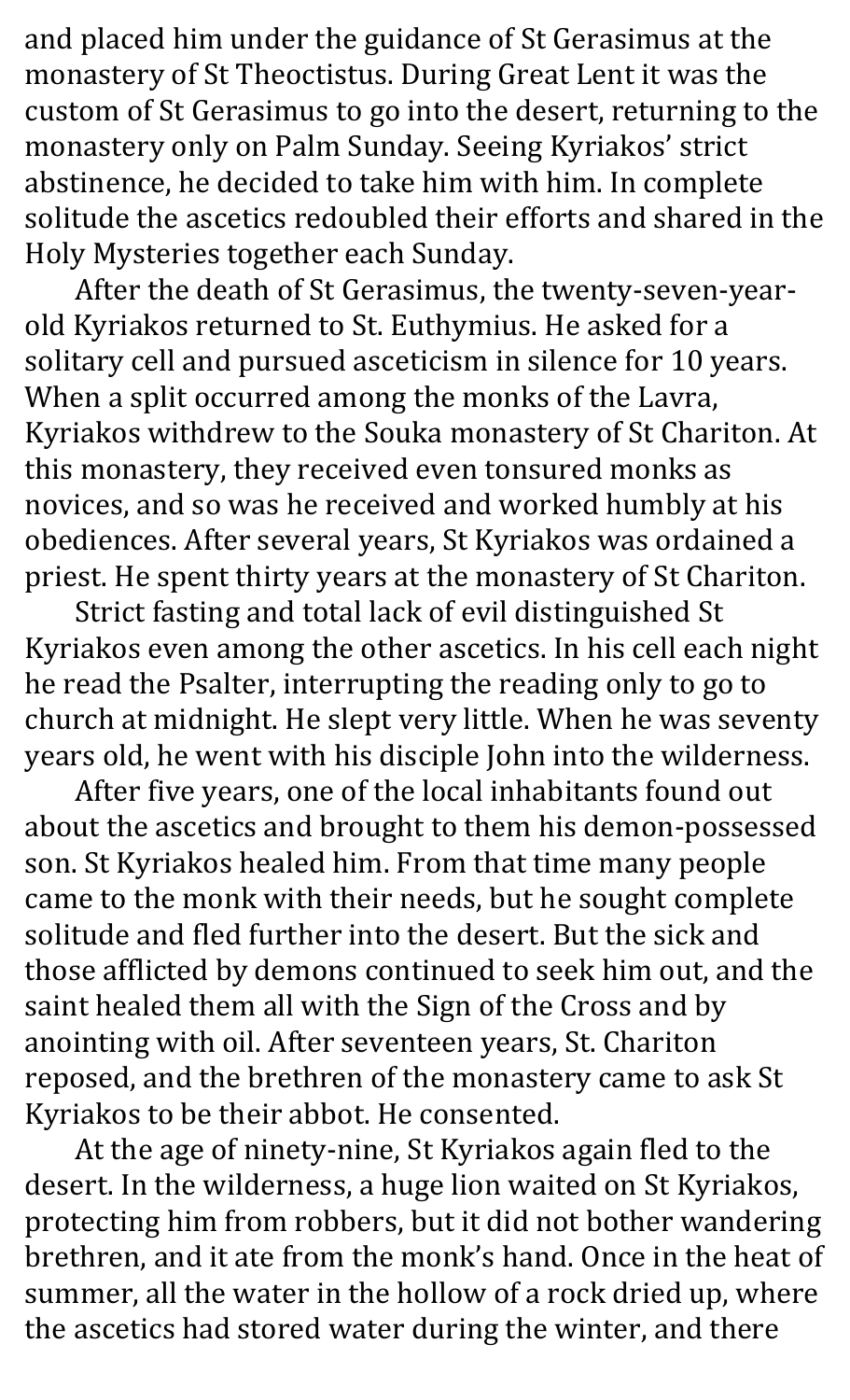was no other source of water. St Kyriakos prayed, and rain fell, filling the pit with water.

For the two years before his death St Kyriakos returned to the monastery. Until the end of his life, the righteous Elder preserved his courage and prayed with fervor. He was never idle: either he prayed or he worked. He quietly fell asleep in the Lord, having lived 109 years.

## HYMNS OF THE DAY

#### Tone 6 – Resurrectional Troparion

The angelic powers were at Your tomb; the guards became as dead men. Mary stood by Your grave, seeking Your most pure body. You captured hell, not being tempted by it. You came to the Virgin granting life.// O Lord, Who rose from the dead, glory to You!

## Tone 4 – Patronal Troparion

Today the faithful celebrate the feast with joy, illumined by your coming, O Mother of God. Beholding your pure image we fervently cry to you: Encompass us beneath the precious veil of your protection. Deliver us from every form of evil by entreating Christ, your Son and our God// that He may save our souls.

## Tone 1 – Troparion for St. Kyriakos

Dweller of the desert and angel in the body, You were shown to be a wonder-worker, our God-bearing Father Kyriakos.

You received heavenly gifts through fasting, vigil, and prayer; healing the sick and the souls of those drawn to you by faith. Glory to Him who gave you strength! Glory to Him Who granted you 1a crown!

Glory to Him Who through you grants healing to all!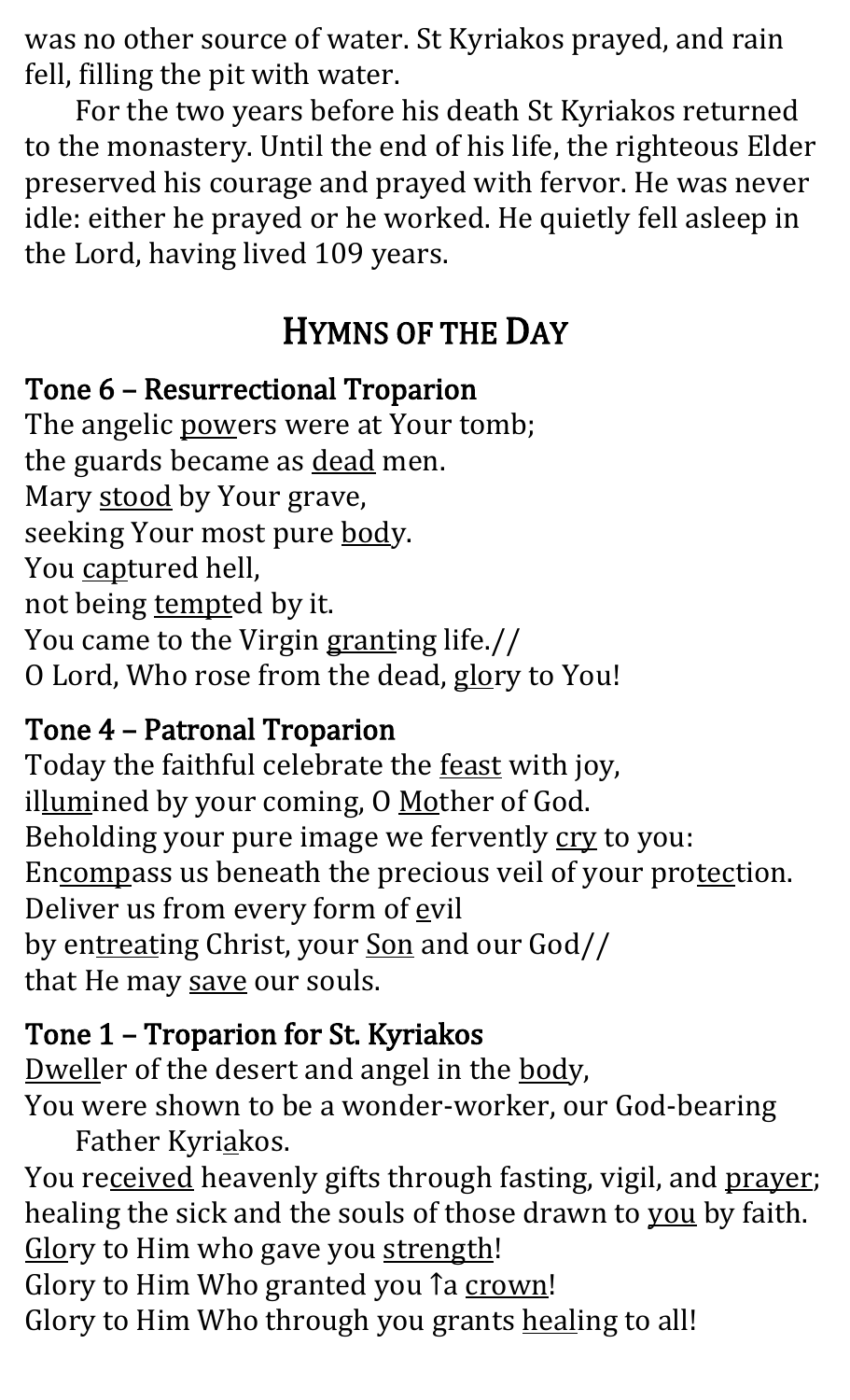## Tone 6 – Resurrectional Kontakion

When Christ God the Giver of Life,

- raised all of the dead from the valleys of misery with His mighty hand,
- He bestowed resurrection on the human race.//
- He is the Savior of all, the Resurrection, the Life, and the God of all.

## Tone 8 – Kontakion for St. Kyriakos

The sacred Lavra honors you as a mighty champion and helper, and yearly celebrates your memory.

As you have **boldness before the Lord**, preserve us from our enemies so that we may sing: "Rejoice, thrice-blessed Kyriacus!"

## Tone 3 – Patronal Kontakion

Today the Virgin stands in the midst of the Church, And with choirs of saints she invisibly prays to God for us. Angels and bishops worship.

Apostles and prophets rejoice together,// Since for our sake she prays to the eternal God.

## SCRIPTURE READINGS

## Tone 6 – Sunday Prokeimenon (Psalm 27)

O Lord, save Your people, and bless Your inheritance!

## Epistle: 2 Corinthians 4.6-15

Brethren: The God who commanded light to shine out of darkness has shone in our hearts to give the light of the knowledge of the glory of God in the face of Jesus Christ. But we have this treasure in earthen vessels, that the excellence of the power may be of God and not of us. We are hard-pressed on every side, yet not crushed; we are perplexed, but not in despair; persecuted, but not forsaken; struck down, but not destroyed—always carrying about in the body the dying of the Lord Jesus, that the life of Jesus also may be manifested in our body. For we who live are always delivered to death for Jesus' sake, that the life of Jesus also may be manifested in our mortal flesh. So then, death is working in us, but life in you.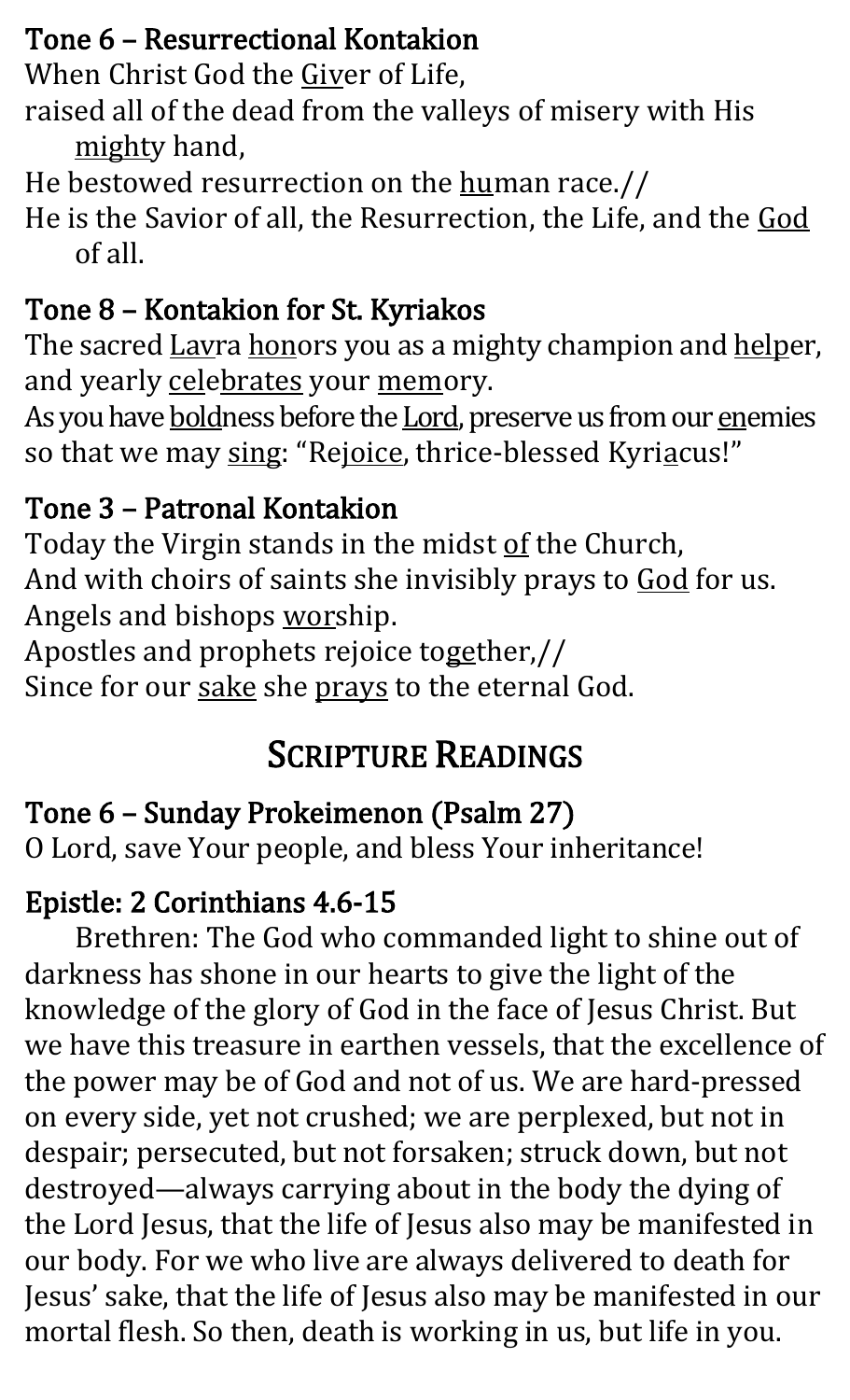And since we have the same spirit of faith, according to what is written, "I believed and therefore I spoke," we also believe and therefore speak, knowing that He who raised up the Lord Jesus will also raise us up with Jesus, and will present us with you. For all things are for your sakes, that grace, having spread through the many, may cause thanksgiving to abound to the glory of God.

#### Gospel: Luke 6.31-36

Jesus said to His disciples: "Just as you want men to do to you, you also do to them likewise. But if you love those who love you, what credit is that to you? For even sinners love those who love them. And if you do good to those who do good to you, what credit is that to you? For even sinners do the same. And if you lend to those from whom you hope to receive back, what credit is that to you? For even sinners lend to sinners to receive as much back. But love your enemies, do good, and lend, hoping for nothing in return; and your reward will be great, and you will be sons of the Most High. For He is kind to the unthankful and the evil. Therefore, be merciful, just as your Father also is merciful.

## WE REMEMBER IN PRAYER

| N.Dep. Alvin Erbesti        |             | Stephan Anastasoff ('43) |  |
|-----------------------------|-------------|--------------------------|--|
| <b>Rosemary Brill</b>       |             | Anna Svihra ('44)        |  |
| Archbishop Nikon            |             | Suzy Niforus ('68)       |  |
| James Dragon                |             | Mary Douglas ('98)       |  |
| Ev.Mem. Mary Pavlitsa ('13) |             | <b>Anatol Meuch</b>      |  |
| Stephan Zhuk ('33)          |             | Alice Erbesti            |  |
| Health &                    | Gideon      | Tom                      |  |
| <b>Salvation:</b>           | Kevin       | Elizabeth                |  |
| Mat. Anna                   | $\lceil$ on | Tina                     |  |
| Archpr. Peter               | Tanya       | Adam                     |  |
| Pr. John                    | Jovan       | <b>Brittany</b>          |  |
| Pr. Christopher             | Julia       | Jennifer                 |  |
| Mat. Jennifer               | Warren      | Lennox                   |  |
| Andrew                      | Carol       | Laila                    |  |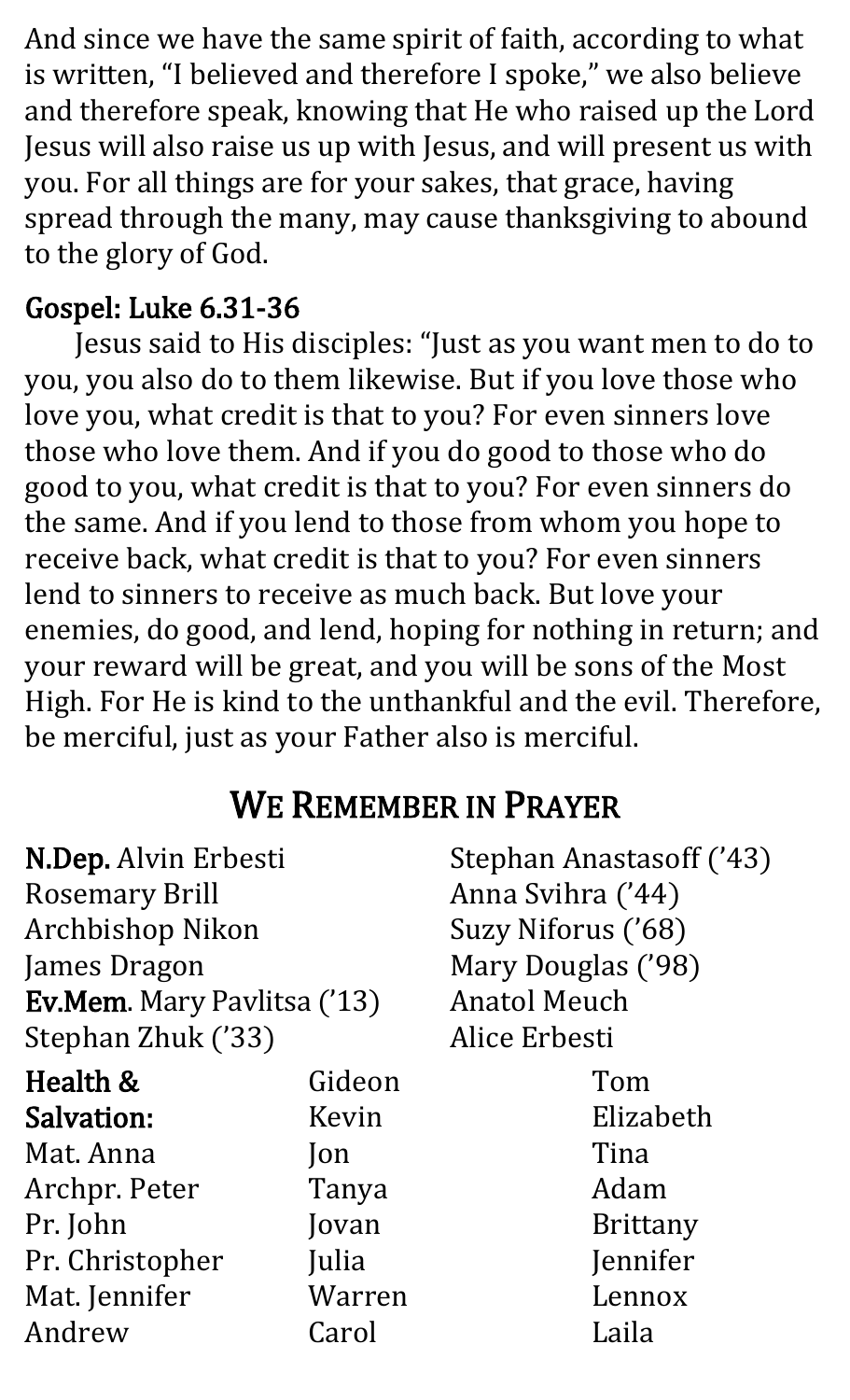| Paula          | Carol           | Rollie    |
|----------------|-----------------|-----------|
| <b>Stacey</b>  | Jessica         | Martin    |
| Jeramie        | Eduardo         | Alexandra |
| Olivia         | Christine       | Mark      |
| Parker         | Tom             | Alexa     |
| Melissa        | <b>Nicholas</b> | Paula     |
| Jonathan       | <b>Natalie</b>  | Alexandra |
| Matthew        | <b>Barbara</b>  | James     |
| Shaun          | Kristin         | Nada      |
| Gail           | Linda           | Joanne    |
| Maria          | Phyllis         | Ronald    |
| Snezana        | Kay             | Michelle  |
| <b>Barbara</b> | Fred            | Joseph    |
| Thomas         | Larry           |           |

\*If you know someone who needs prayer, please give their name to Fr Jacob

## ANNOUNCEMENTS

A special collection will be taken this morning to support the seminarians of our diocese.

For Bible Study this Wednesday please read Exodus 13-16.

The feast of the Protection (Pokrov) of the Virgin Mary is this Tuesday, Oct. 1. Vigil Monday night at 6:30pm, followed by a reception. Divine Liturgy at 10am Tuesday, followed by lunch. His Grace, our Bishop Paul will celebrate both services.

Next Sunday, Oct. 6 following the Divine Liturgy is our 108<sup>th</sup> anniversary dinner. No tickets, but donations will be accepted.

A parents group will begin meeting to discuss Dr. Philip Mamalakis' book *Parenting Toward the Kingdom*. The first meeting is Oct. 13. See Mat. Jenna if you would like to join.

## Mark your calendars:

Sept 30: Festal Vigil for the Feast of Protection @ 6:30pm

- Oct 1: Divine Liturgy for the Feast of Protection @ 10am
- Oct 2: Bible Study @ 7pm
- Oct 6: 108<sup>th</sup> Parish Anniversary celebration after Liturgy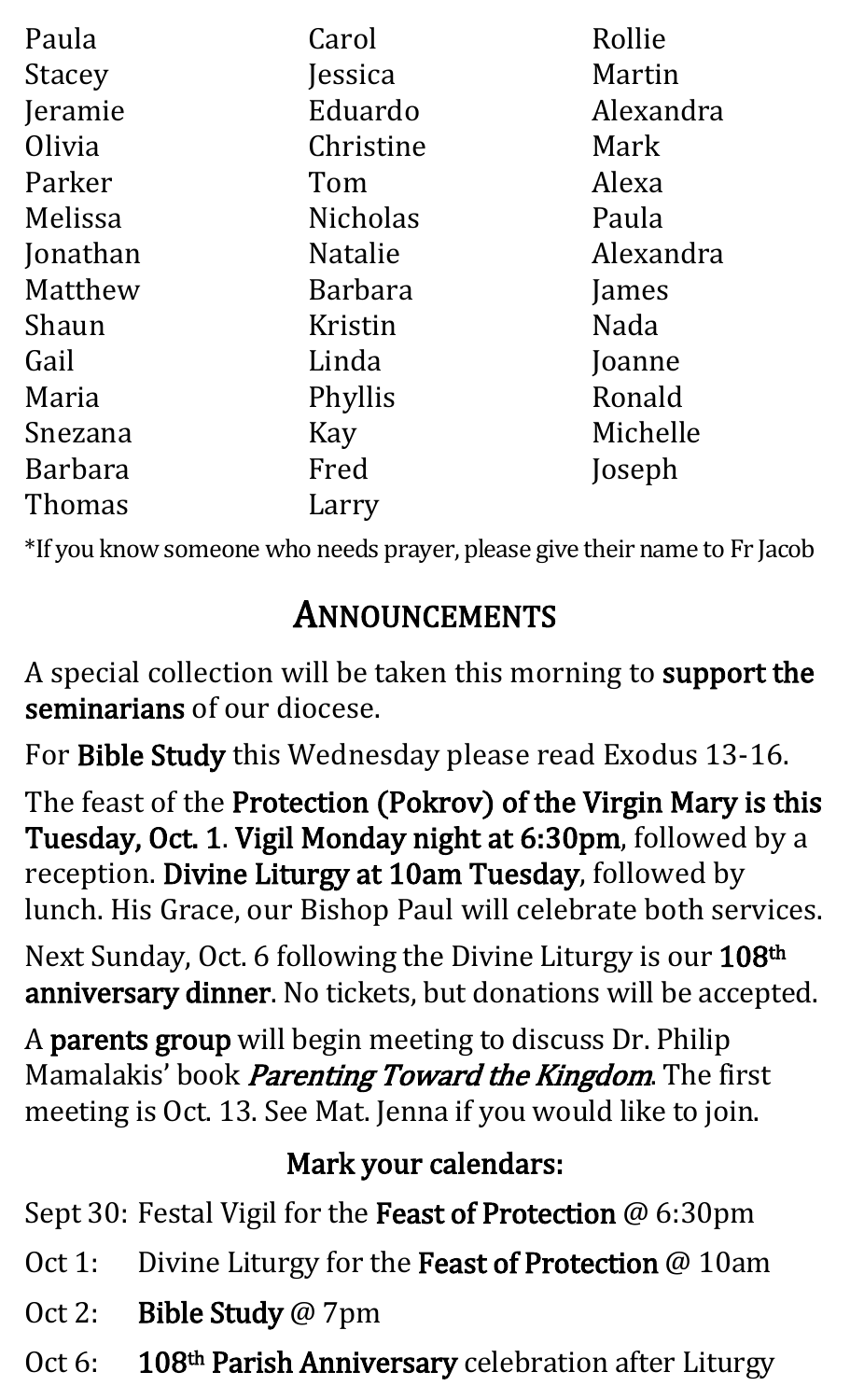Nov 3: O-Club Trivia Night to support IOCC's hurricane response in the Bahamas and Carolinas.

#### Last week's offerings to the Lord: \$2,781

| Father's   | 1. Gold-plating for chalice and spoon: \$600    |
|------------|-------------------------------------------------|
|            | 2. Blue & gold Protection chalice covers: \$220 |
| Wish List: | 3. Embroidered altar & table cloths (purple,    |
|            | green, gold, or white): \$1,300/set             |

To purchase an item, add its cost to your weekly contribution and write on the envelope which item and (if appropriate) in whose memory.

# Love, Freedom, and Obedience A reflection by His Grace, our Bishop Paul

I have touched upon these themes before in previous postings. But given my recent notes on ownership by youth of their church life, I want to revisit the above three virtues of Christian life to see how they all work together; particularly in this area of ownership of faith and church life.

Let's talk about obedience first. Obedience is simply doing what you are told. Children are called to obey their parents:

Children, obey your parents in the Lord, for this is right. "Honor your father and mother" (this is the first commandment with a promise), "that it may be well with you and that you may live long on the earth." (Ephesians 6:1-3)

It is easy to think of obedience as doing what you are told because you have no choice and you have to obey. In many cases this is true. A ten-year-old is not permitted to legally drive a car, or vote, or purchase certain substances. Children under 16 may not have the choice to attend or not attend church. Younger kids under seven are told to do something because mom and dad say so. The ongoing "whys" of kids under five can drive parents crazy at times. Kids obey because usually there are consequences if they don't. Those